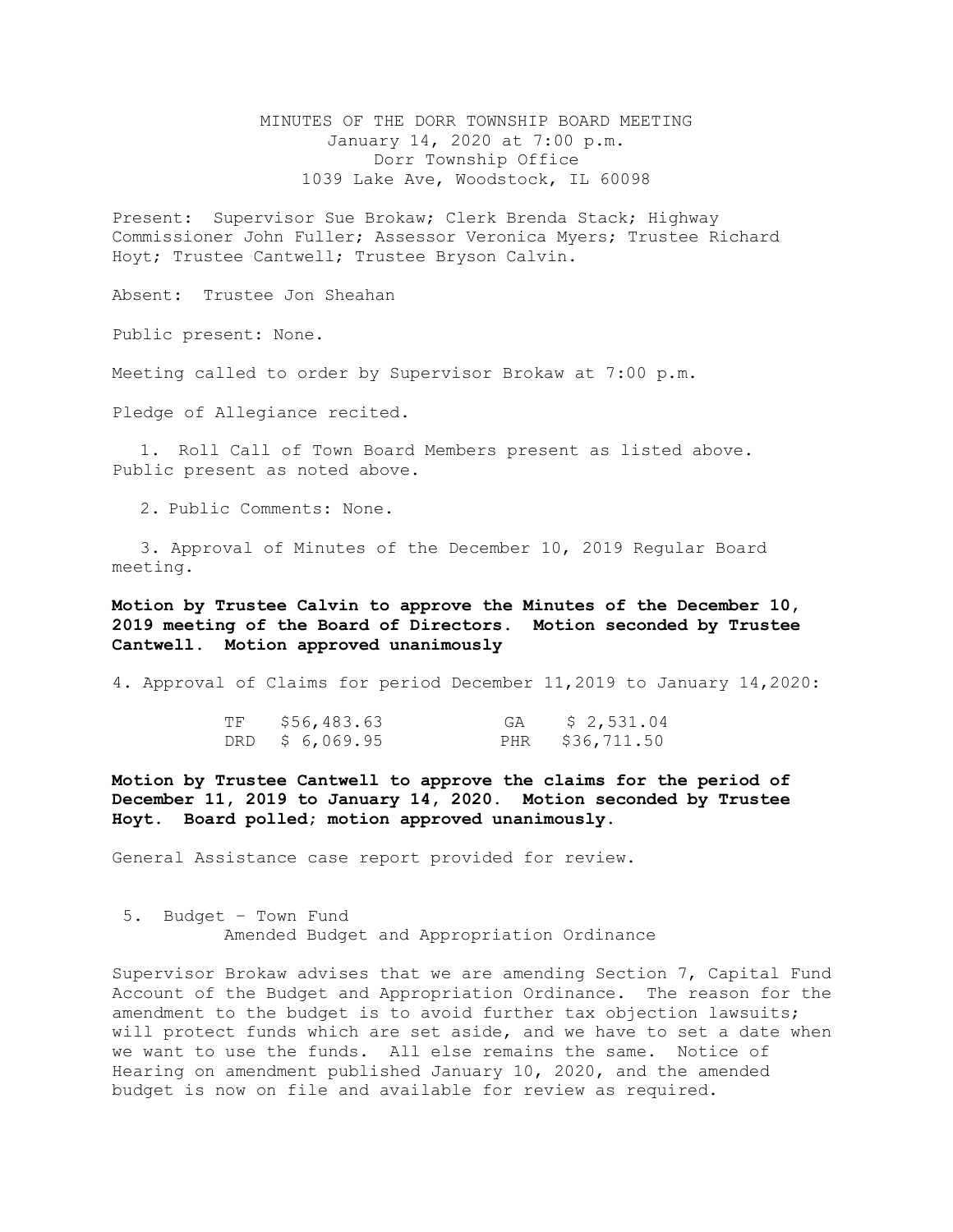Page 2 – 01/14/2020

Supervisor Brokaw advises she will be attending a budget workshop next Friday in Springfield and will ask lots of questions pertaining to this issue. Short discussion continues. Hearing before next month's meeting, February 11, 2020 at 6:45 p.m. Brief review of funds in Capital Fund Account assigned to the Town Fund.

- 6. Legislative Updates None.
- 7. Reports:

**Supervisor –** March 21st (Saturday) Township Officials of Illinois training for township officials at Giovanni's in Rockford. Please advise Sue if you will be attending for registration purposes. McHenry County Conservation District again sent out a letter for their Conservation Congress to be held at MCC on February 8, 2020 from 8:30 a.m. to 4:00 p.m. Bryson Calvin advises he will attend. Obtained two (2) quotes on flooring for the Township Building, from Century Tile and Murphy's Flooring. 6300 square feet; one quote for materials at \$6,200.00 and another for \$9,700.00; removal of old flooring and installation not included in these quotes.

**Assessor –** Assessor Veronica Myers provides Residential Sales Entered December 11, 2019 - January 14, 2020 for review. Last of the hearings on appeals held last Thursday, so we are done with those. County will be closing out all the townships and will send out final decisions on the appeals probably end of March. Now working on current year.

**Highway Commissioner –** Highway Commissioner John Fuller advises the new guard rail on Mason Hill has been installed. More salt delivered. Chloride coming in. Everything going just fine; not a lot to report, but all is good.

**Clerk –** Statement of Economic Interest will be coming due; list sent to Clerk January 8, 2020; Clerk will send Notices. Statements will be due May 1, 2020.

**Trustees –** No report.

8. Executive Session

**Motion by Supervisor Brokaw to enter Executive Session for the purpose of discussion on pending litigation. Motion**